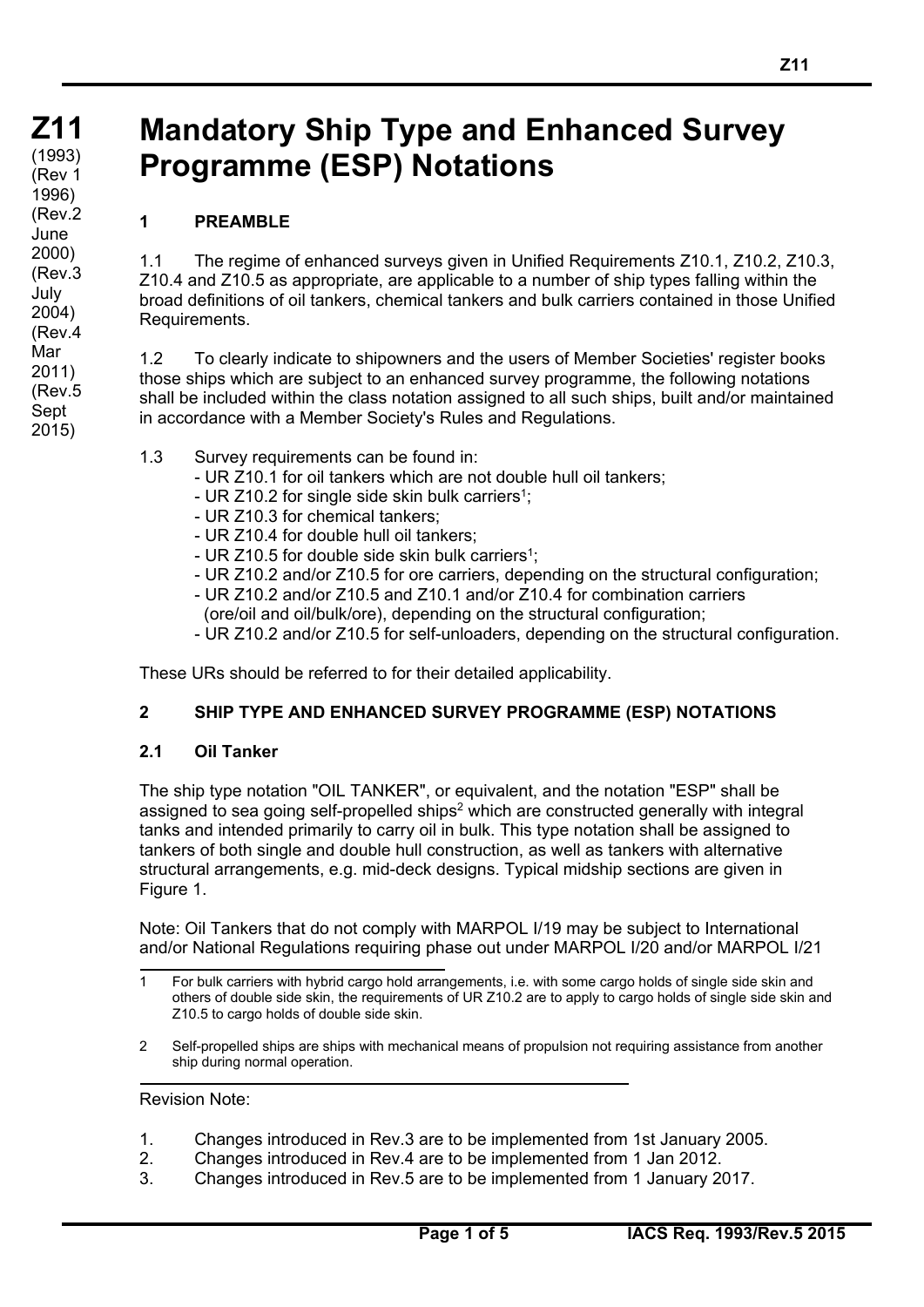**Z11**  (cont)



## **2.2 Bulk Carrier**

The ship type notation "BULK CARRIER", or equivalent, and the notation "ESP" shall be assigned to sea going self-propelled ships<sup>2</sup> which are constructed generally with single deck, double bottom, hopper side tanks and topside tanks and with single or double side skin construction in cargo length area and intended primarily to carry dry cargoes in bulk. Typical midship sections are given in Figure 2.



## **2.3 Ore Carrier**

 $\overline{a}$ 

The ship type notation "ORE CARRIER", or equivalent, and the notation "ESP" shall be assigned to sea going self-propelled ships<sup>2</sup> which are constructed generally with single deck, two longitudinal bulkheads and a double bottom throughout the cargo length area and intended primarily to carry ore cargoes in the centre holds only. Typical midship section are given in Figure 3.





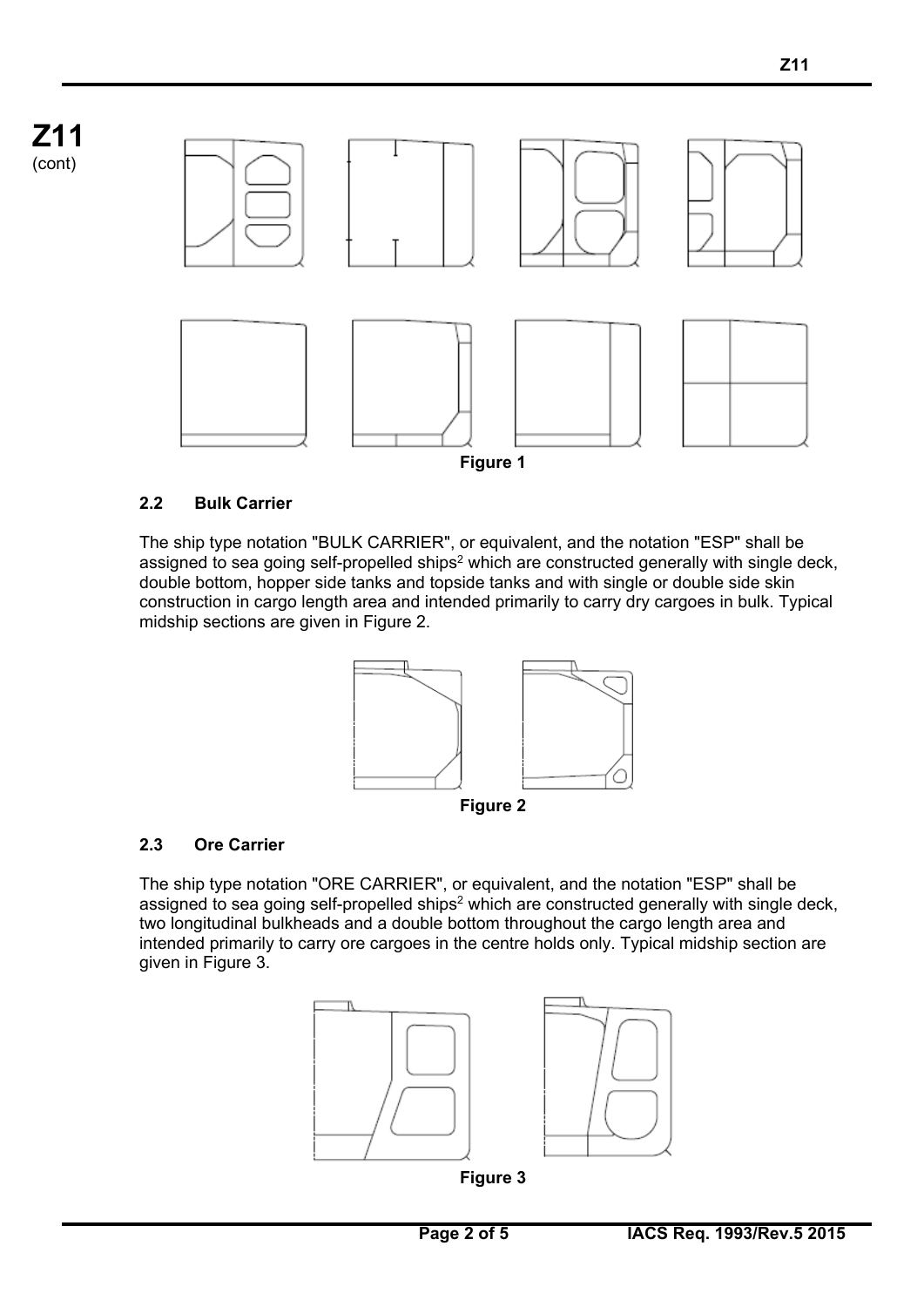# **2.4 Combination Carrier**

1 "Combination carrier" is a general term applied to ships intended for the carriage of both oil and dry cargoes in bulk; these cargoes are not carried simultaneously, with the exception of oily mixture retained in slop tanks. The ship types defined in .2 and .3 below shall be considered to be combination carriers.

2 The ship type notation 'ORE/OIL CARRIER", or equivalent, and the notation "ESP" shall be assigned to sea going self-propelled ships<sup>2</sup> which are constructed generally with single deck, two longitudinal bulkheads and a double bottom throughout the cargo length area and intended primarily to carry ore cargoes in the centre holds or of oil cargoes in centre holds and wing tanks. Typical midship sections are given in Figure 4.

Note: ORE/OIL carriers that do not comply with MARPOL I/19 may be subject to International and/or National Regulations requiring phase out.



**Figure 4** 

**Z11**  (cont)

 $\overline{a}$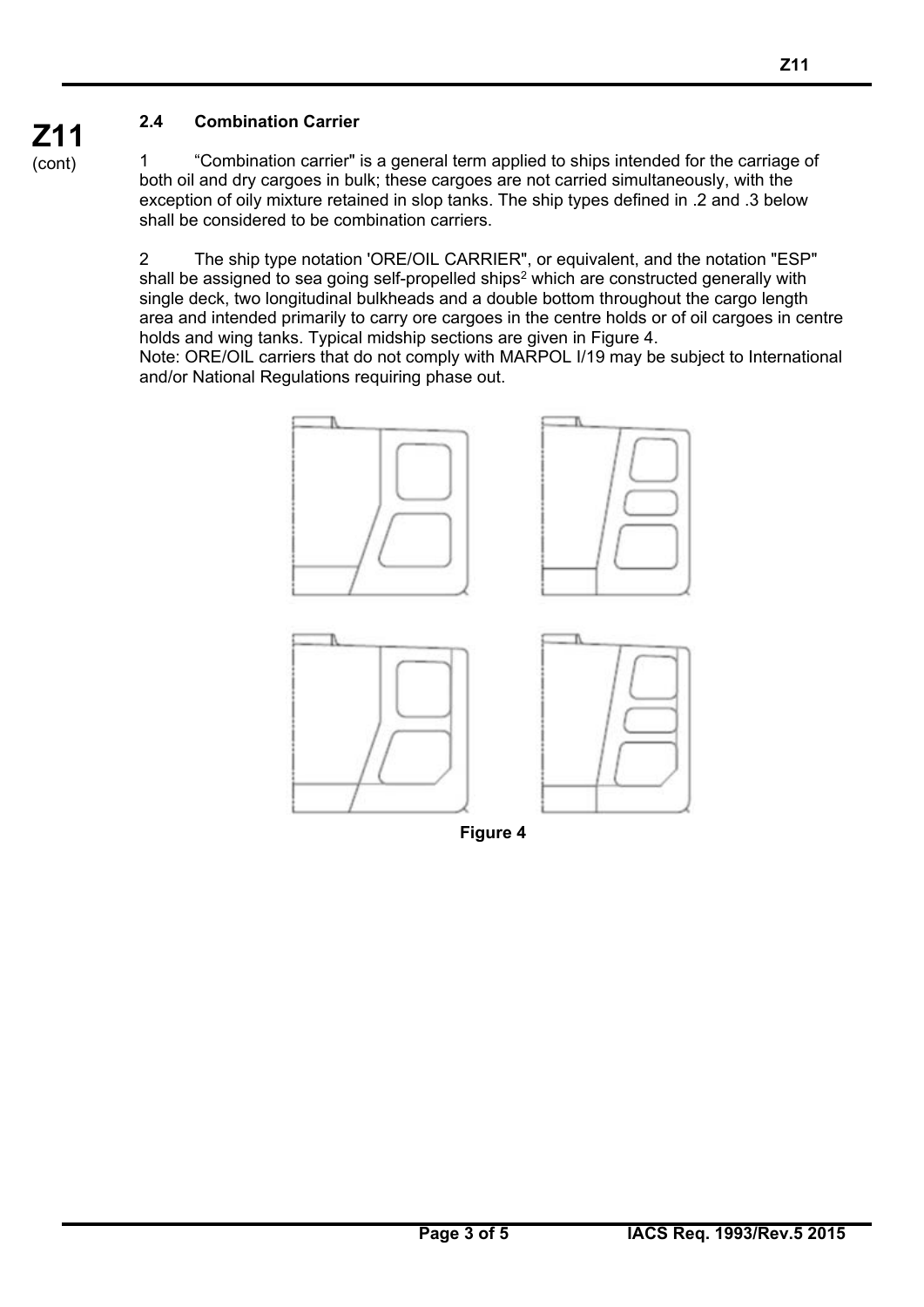3 The ship type notation "OIL/BULK/ORE (OBO) CARRIER", or equivalent, and the notation "ESP" shall be assigned to sea going self-propelled ships<sup>2</sup> which are constructed generally with single deck, double bottom, hopper side tanks and topside tanks, and with single or double side skin construction in the cargo length area, and intended primarily to carry oil or dry cargoes, including ore, in bulk. Typical midship sections are given in Figure 5. Note: OIL/BULK/ORE carriers that do not comply with MARPOL I/19 may be subject to International and/or National Regulations requiring phase out.





**Figure 5** 

# **2.5 Self-Unloading Bulk Carriers**

 $\overline{a}$ 

**Z11**  (cont)

> The ship type notation "SELF-UNLOADERS", or equivalent, and the notation "ESP" shall be assigned to sea going self-propelled ships<sup>2</sup> which are constructed generally with single deck, double bottom, hopper side tanks and topside tanks and with single or double side skin construction in cargo length area and intended to carry and self-unload dry cargoes in bulk. Typical midship sections are given in Figure 6.